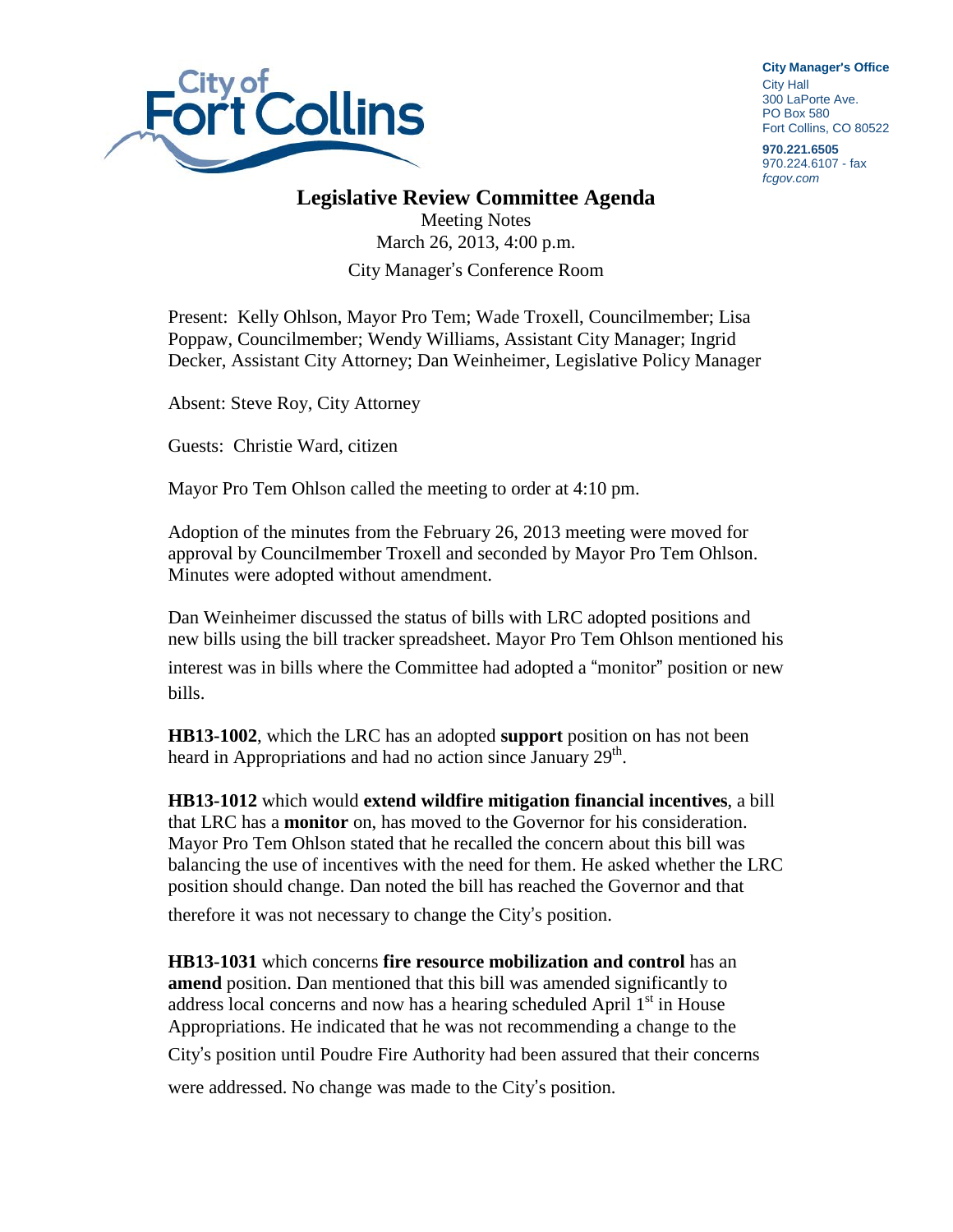

**HB13-1061**, implementing **responsible vendor standards for medical marijuana businesses**, is a bill that LRC has an adopted **monitor** position on. Dan noted the bill is another one that has reached the Governor. He also indicated that he was aware of conversations to include this program within the implementation of Amendment 64. Councilmember Troxell expressed concern with the implementation of Amendment 64. The LRC did not change its position on this bill.

**HB13-1096** which seeks to create a **waste tire recycling grant program** was discussed. Mayor Pro Tem Ohlson sought to understand why the City's position is listed as **monitor** when it would seem that it aligns with City priorities. Dan noted that the bill died in its first hearing but further stated that he had not received feedback from staff but would seek follow-up information. Mayor Pro Tem Ohlson requested additional information about the bill.

**HB13-1105** which would establish an energy saving mortgage program was considered. Councilmember Poppaw asked why the City position is a monitor, she highlighted that the City would seem to support this concept. Dan stated that the position is monitor but could also be neutral, he said that because Fort Collins already does the programs delineated within the bill it would not have impact on the City. Dan stated he is aware of occasions where the City adopts positions that reflect the desire to influence statewide policy change. The LRC did not change its position on this bill.

**HB13-1110** was discussed. This bill is a new bill for the LRC and the bill seeks to establish a more fair system of taxation to support **transportation construction funding** needs. Dan reviewed the bill saying that it will change the natural gas vehicle program from a decal, making it calculated by volume instead, and to create a decal program for electric vehicles. The bill would promote a more fair system to tax all vehicles that use public roads to pay their way to repairs. The LRC adopted a **support** position on this bill.

**HB13-1114** which establishes limits and standards for determining when a driver is considered to be **under the influence of marijuana** was discussed. This bill was listed as a support but Mayor Pro Tem Ohlson said that his recollection of the discussion at the last LRC meeting was the direction was to monitor unless there was a determination that the standards imposed were not more onerous than the standards for driving under the influence of alcohol. Councilmember Poppaw agreed, that her recollection was the position was not "support" but a conditional support. Reviewing the summary of the bill the Committee was not able to determine the standard described and how it compared to the standards for alcohol. Mayor Pro Tem Ohlson said that he supports the concepts but wanted science-based standards and an assurance the bill was not an undue burden. City Attorney Decker described the bill parameters but said that she was unsure of the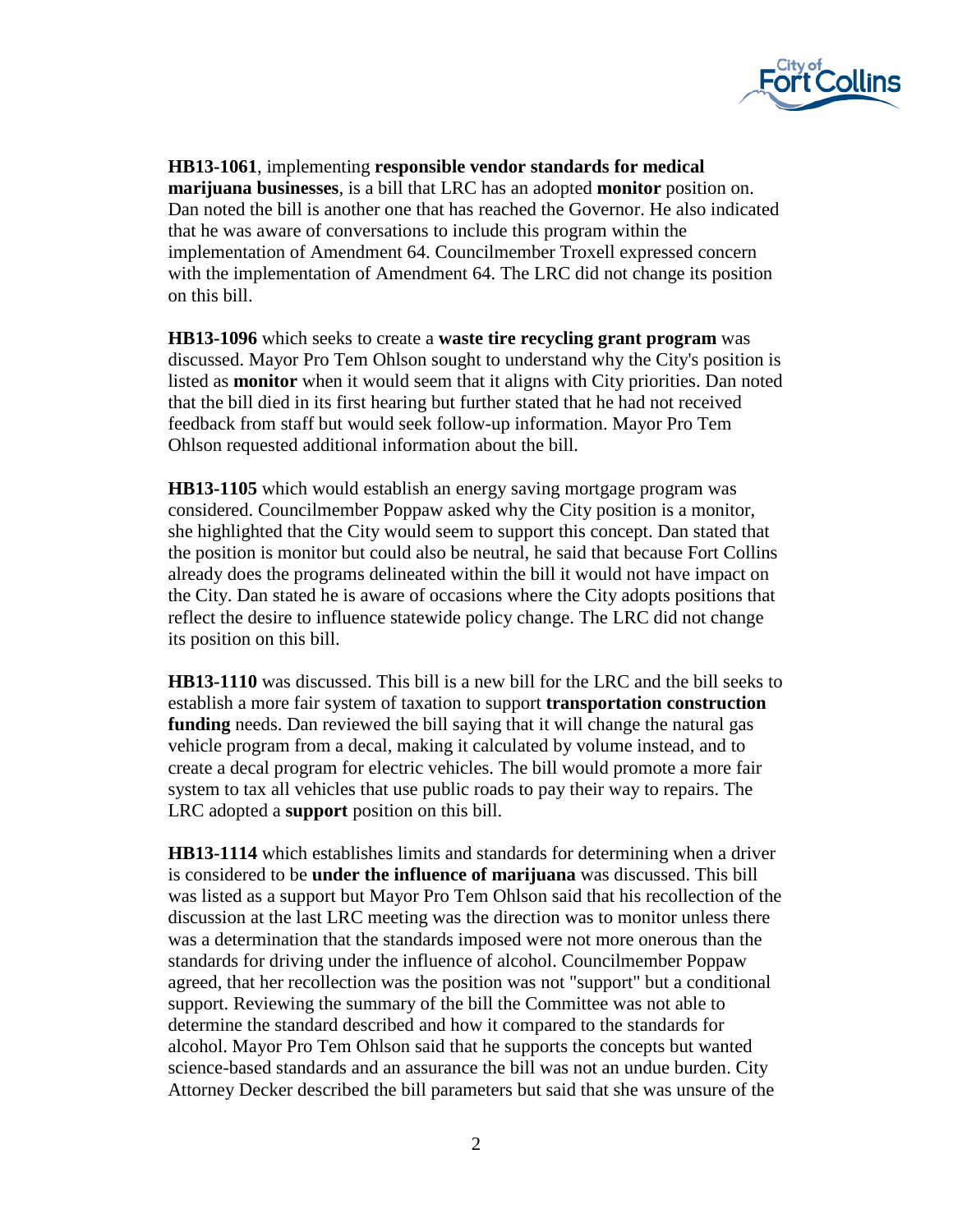

comparable standards for alcohol. She explained that the standards as she understood them were actually more restrictive in prosecution of driving while under the influence of marijuana. The LRC amended its position from support to **monitor** pending additional information.

**HB13-1142** was discussed and this bill would **implement reforms to the enterprise zone act**. Mayor Pro Tem Ohlson asked for additional information on the bill, citing the abuses that had been reported over the last several years by the Denver Post. The LRC did not change its **monitor** position at this time pending additional information from staff.

**HB13-1183** which would **extend the conservation easement tax credit program** was discussed. Mayor Pro Tem Ohlson highlighted that this bill was also one where additional information is necessary before the LRC updates its position from monitor. Mayor Pro Tem Ohlson noted that the Denver Post had done stories on abuses in the program and that there were past abuses where the credit was applied to backyards or to other inconsistent conservation areas. Staff will provide more information about the bill and the conservation tax credit program. The LRC did not change its **monitor** position.

**HB13-1212** which seeks to **allow communities the ability to create a tax increment financed (TIF) job creation district** was considered. Dan stated that the bill was supported by the Aurora City Council but opposed by Colorado Municipal League and other communities. Mayor Pro Tem Ohlson stated that he thought it was one TIF district too many and wondered why the staff recommendation was monitor and not oppose. Mayor Pro Tem Ohlson further pointed out that this new TIF could cause problems for Urban Renewal Authority just by complicating TIF. Councilmember Poppaw agreed, saying that she would support adopting an oppose position this bill. The LRC adopted an **oppose**  position to the bill.

**HB13-1216** which provides **incentives for distributed energy** was discussed. Dan updated the LRC that this bill was likely to die on the calendar. Councilmember Troxell expressed concern that the City's adopted oppose position on the bill limits the adoption of a more varied energy portfolio. Dan said that Utilities' Energy staff had informed him that this proposal would result in budget uncertainty as well as ending the City's implementation of the feed-in tariff program recently approved by City Council. Councilmember Troxell stated he agreed with the position on this bill but also wanted to ensure options for distributed generation. The LRC did not change its **oppose** position on this bill.

**HB13-1222** which seeks to **expand the availability of Family Medical Leave Act (FMLA) benefits** was reviewed. The LRC had adopted an amend position to this bill, seeking to have the term "committed relationship" better defined. Dan informed the Committee that the bill has since been amended to narrow the bill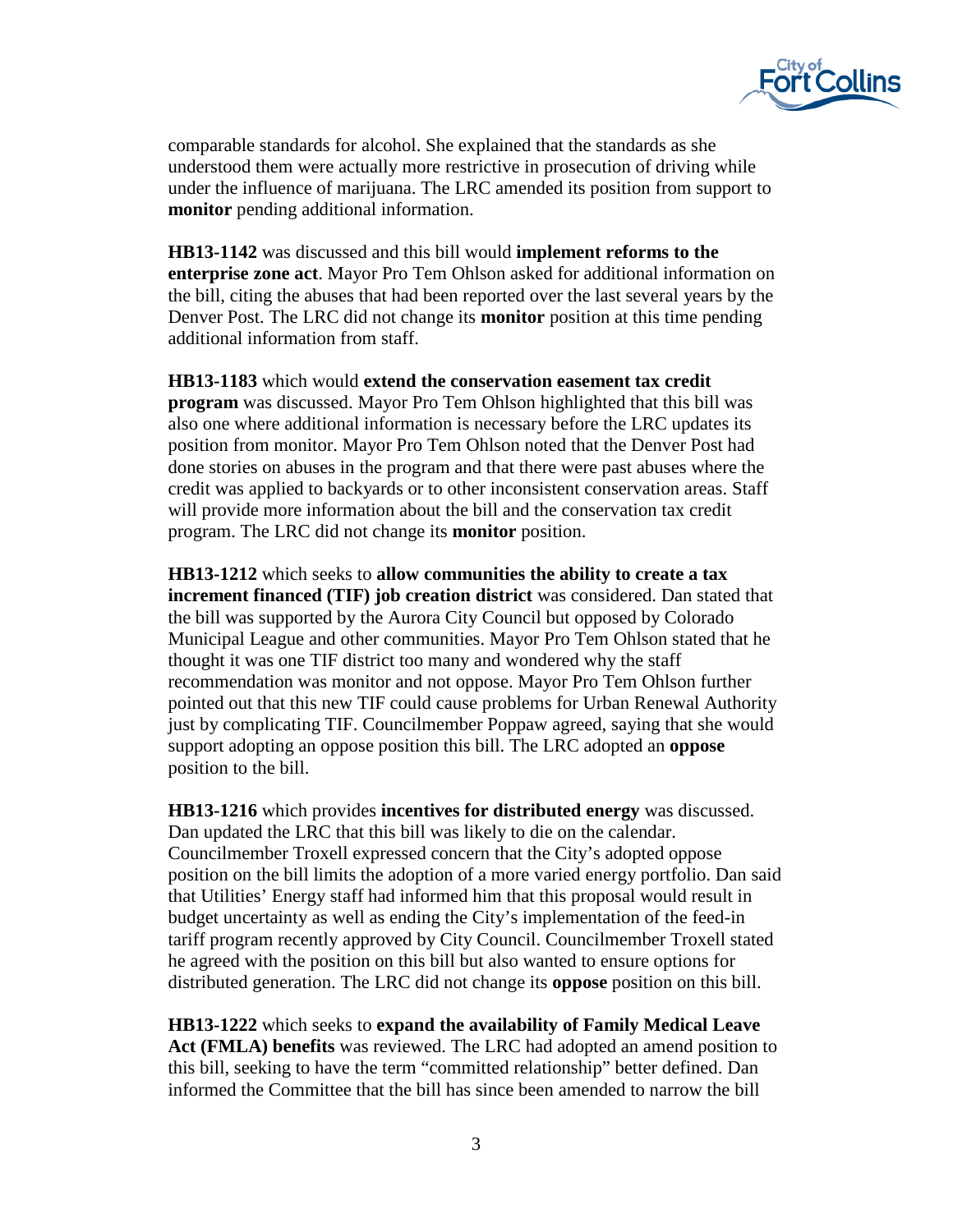

scope to offering FMLA benefits to those in civil unions. Councilmember Poppaw noted that now she would like the position to remain amend but to ensure that those in heterosexual committed, but non-married, relationships have the same rights. Mayor Pro Tem Ohlson cited an example and agreed that the bill should not be so narrow as to disadvantage a class of people based on sexual orientation. The LRC maintained its amend position with the hope now to **amend to include committed heterosexual relationships**.

Dan the briefly summarized seven new **oil and gas**-related bills, **HB13-1267, HB13-1268, HB13-1269, HB13-1273, HB13-1275 and HB13-1278**. He recommended a support position on each bill and stated that there are expected to be more oil and gas bills adopted but that these bills all seem to be on a fast-track through the General Assembly. He pointed out that two had already received hearings and approval on party-line votes. The LRC adopted **support** positions all each bill.

**SB13-018** concerns the **permissible use of credit by employers**. Dan noted that this is a new bill for the LRC to consider but it has already been approved by both houses. He said that Police Services flagged the bill for him and indicated concern that the bill needed to allow public safety groups to continue to use credit to screen applicants. The rationale given was to avoid potential corruption from those that might be hired but deep in debt. Dan noted for the Committee that the recommendation was a neutral position because earlier in the week the bill was amended to meet the Police Services' requirement. The LRC adopted a **neutral** position on the bill.

Dan updated the Committee on several bills with existing positions. Mayor Pro Tem Ohlson questioned the existing position of **monitor** on **SB13-050**, the **recycling resources economic opportunity fund**, saying that it would seem that the City would support this concept. Dan noted that he would seek additional staff comments to update this position. No change to the LRC position was made to SB13-050.

**SB13-059**, **peace officers obtaining liquor licenses**, was another bill that Dan noted was being brought to the LRC late in the process but at the request of Police Services. Dan said that this bill could create ethical concerns and conflict of interest for police officers. Dan said that the bill was amended to prevent an officer from obtaining a liquor license in the service area but that he still recommended an oppose position. The LRC adopted an **oppose** position to this bill.

**SB13-202** is another oil and gas bill, this one seeking to **add inspectors to the Colorado Oil and Gas Conservation Commission (COGCC)**. Dan recommended a support position to this bill and noted that it seeks to adopt both a risk-based inspection regime and directs the COGCC to have enough inspectors to